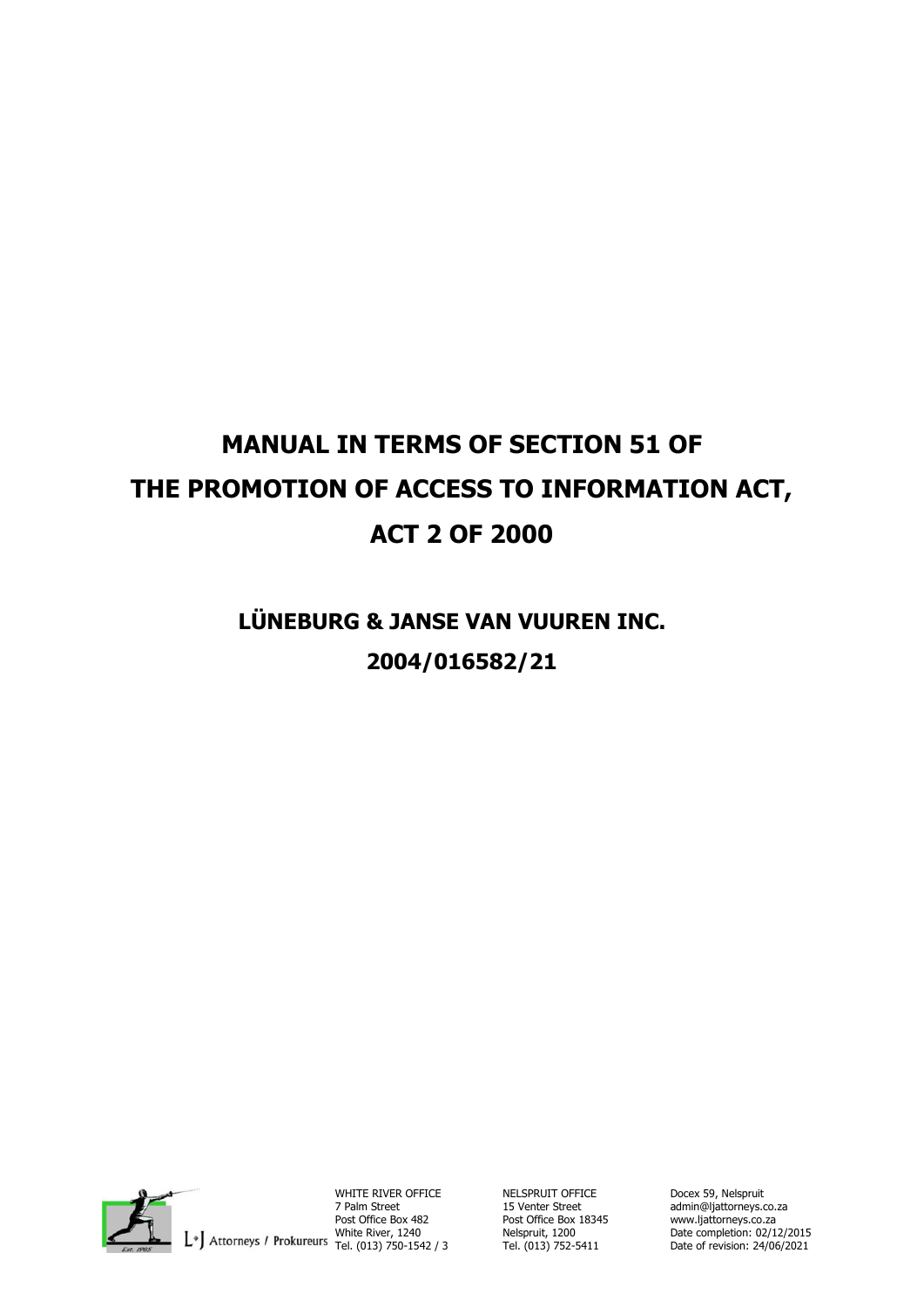# **TABLE CONTENTS**

- 1. INTERPRETATION TO THIS MANUAL
- 2. INTRODUCTION
- 3. CONTACT PARTICULARS IN TERMS OF SECTION 51(1)(a) OF THE ACT
- 4. DESCRIPTION OF THE GUIDE IN TERMS OF SECTION 10 OF THE ACT AS REQUIRED IN TERMS OF SECTION 51(1)(b)(i) OF THE ACT
- 5. RECORDS HELD BY LÜNEBURG & JANSE VAN VUUREN INC.
- 6. REQUESTS FOR ACCESS TO INFORMATION
- 7. PRESCRIBED FEES
- 8. POPIA IN TERMS OF SECTION 51(1)(c) OF THE ACT
- 9. AVAILABILITY OF THE MANUAL
- 10. LIST OF ANNEXURES



WHITE RIVER OFFICE **NELSPRUIT OFFICE** Docex 59, Nelspruit 7 Palm Street 2 15 Venter Street 2 admin@ljattorneys.c 7 Palm Street 15 Venter Street admin@ljattorneys.co.za Post Office Box 482 Post Office Box 18345<br>White River, 1240 Melspruit, 1200<br>Tel. (013) 752-5411 Tel. (013) 752-5411

Nelspruit, 1200 **Date completion: 02/12/2015**<br>Tel. (013) 752-5411 Date of revision: 24/06/2021 Date of revision: 24/06/2021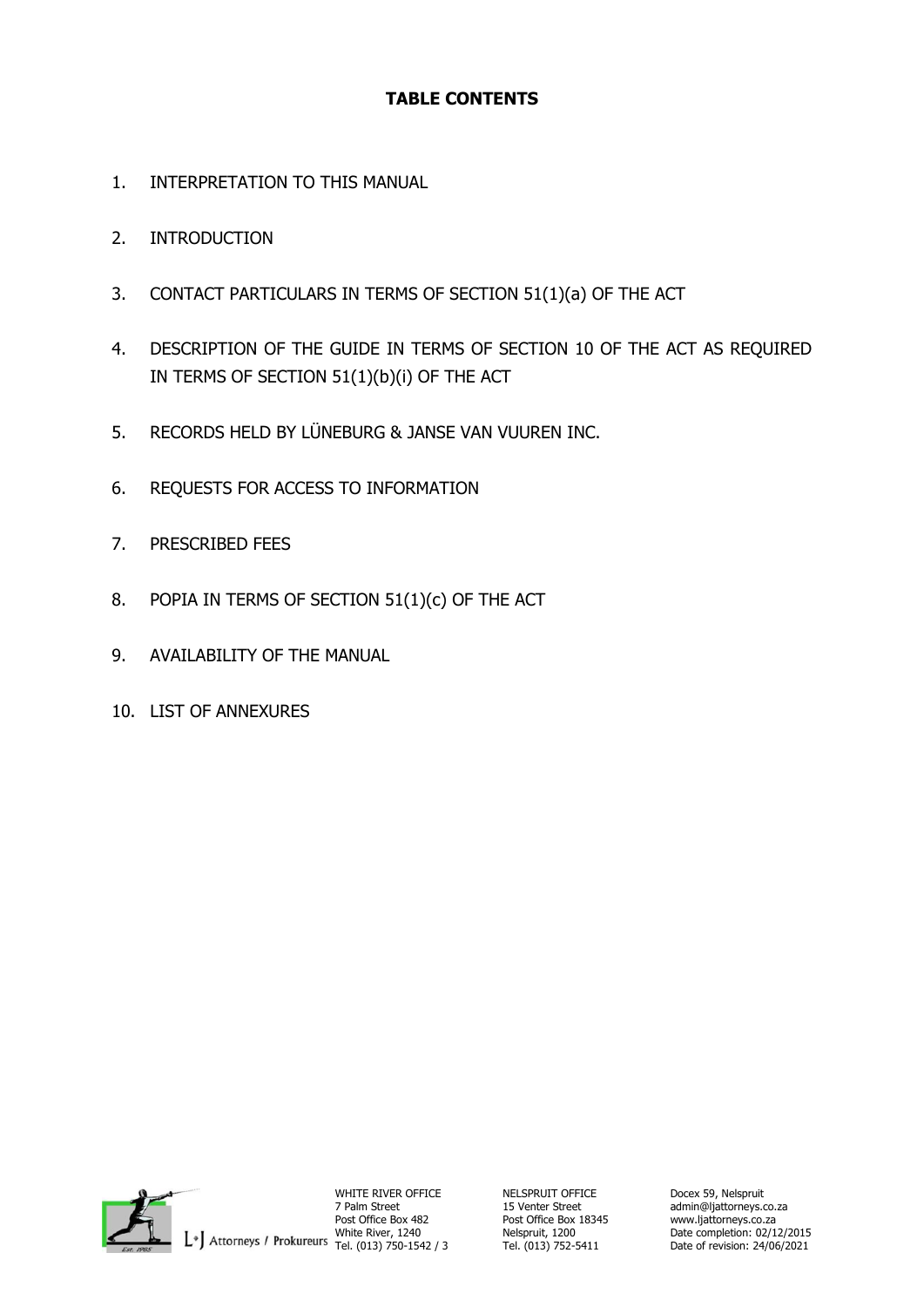#### **1. INTERPRETATION TO THIS MANUAL**

This manual has been compiled in fulfilment of the requirements of section 51(1) of the Promotion of Access to Information Act C2 of 2000, as amended and its accompanying regulations.

Unless the context indicates a contrary intention an expression which denotes any gender includes the other genders, a natural person, a juristic person and vice versa, the singular includes the plural and vice versa.

Unless inconsistent with the context, the expressions set forth below shall bear the meanings assigned to them hereunder:

| <b>The Act</b>               | The Promotion of Access to Information Act 2 of 2000, as amended<br>and its accompanying regulations                                                                                              |                                                               |                                                                         |
|------------------------------|---------------------------------------------------------------------------------------------------------------------------------------------------------------------------------------------------|---------------------------------------------------------------|-------------------------------------------------------------------------|
| <b>Constitution</b>          | Act 108 of 1996                                                                                                                                                                                   |                                                               |                                                                         |
| <b>POPIA</b>                 | Protection of Personal Information Act 4 of 2013                                                                                                                                                  |                                                               |                                                                         |
| <b>SAHRC</b>                 | the South African Human Rights Commission                                                                                                                                                         |                                                               |                                                                         |
| <b>Requester</b>             | The natural or juristic person requesting access to information held<br>by Lüneburg & Janse van Vuuren Inc. A requester also refers to the<br>person making a request on behalf of somebody else. |                                                               |                                                                         |
| <b>Request fee</b>           | The cost to be paid for making a request for access to information.                                                                                                                               |                                                               |                                                                         |
| <b>Information Regulator</b> | Means the Information Regulator established in terms of section 39<br>of POPIA.                                                                                                                   |                                                               |                                                                         |
| Data subject                 | means the person to whom personal information relates.                                                                                                                                            |                                                               |                                                                         |
| <b>Information officer</b>   | means the head of a private body as contemplated in section 1 of<br>the Promotion of Access to Information Act.                                                                                   |                                                               |                                                                         |
| <b>Responsible Party</b>     | means Lüneburg & Janse van Vuuren Inc.                                                                                                                                                            |                                                               |                                                                         |
| <b>Operator</b>              | means a person who processes personal information for a<br>responsible party in terms of a contract or mandate, without coming<br>under the direct authority of that party;                       |                                                               |                                                                         |
| <b>Mandate</b>               | the written mandate given by the data subject to the Firm in terms<br>whereof the data subject authorises the Firm to process its personal<br>information.                                        |                                                               |                                                                         |
| Consent                      | means any voluntary, specific and informed expression of will in<br>terms of which permission is given for the processing of personal<br>information.                                             |                                                               |                                                                         |
|                              | WHITE RIVER OFFICE<br>7 Palm Street<br>Post Office Box 482                                                                                                                                        | NELSPRUIT OFFICE<br>15 Venter Street<br>Post Office Box 18345 | Docex 59, Nelspruit<br>admin@ljattorneys.co.za<br>www.ljattorneys.co.za |

Vide River, 1240<br>
White River, 1240 Nelspruit, 1200 Date completion: 02/12/2015<br>Date of revision: 02/12/2015 Tel. (013) 750-1542 / 3 Tel. (013) 752-5411 Date of revision: 24/06/2021

Date of revision: 24/06/2021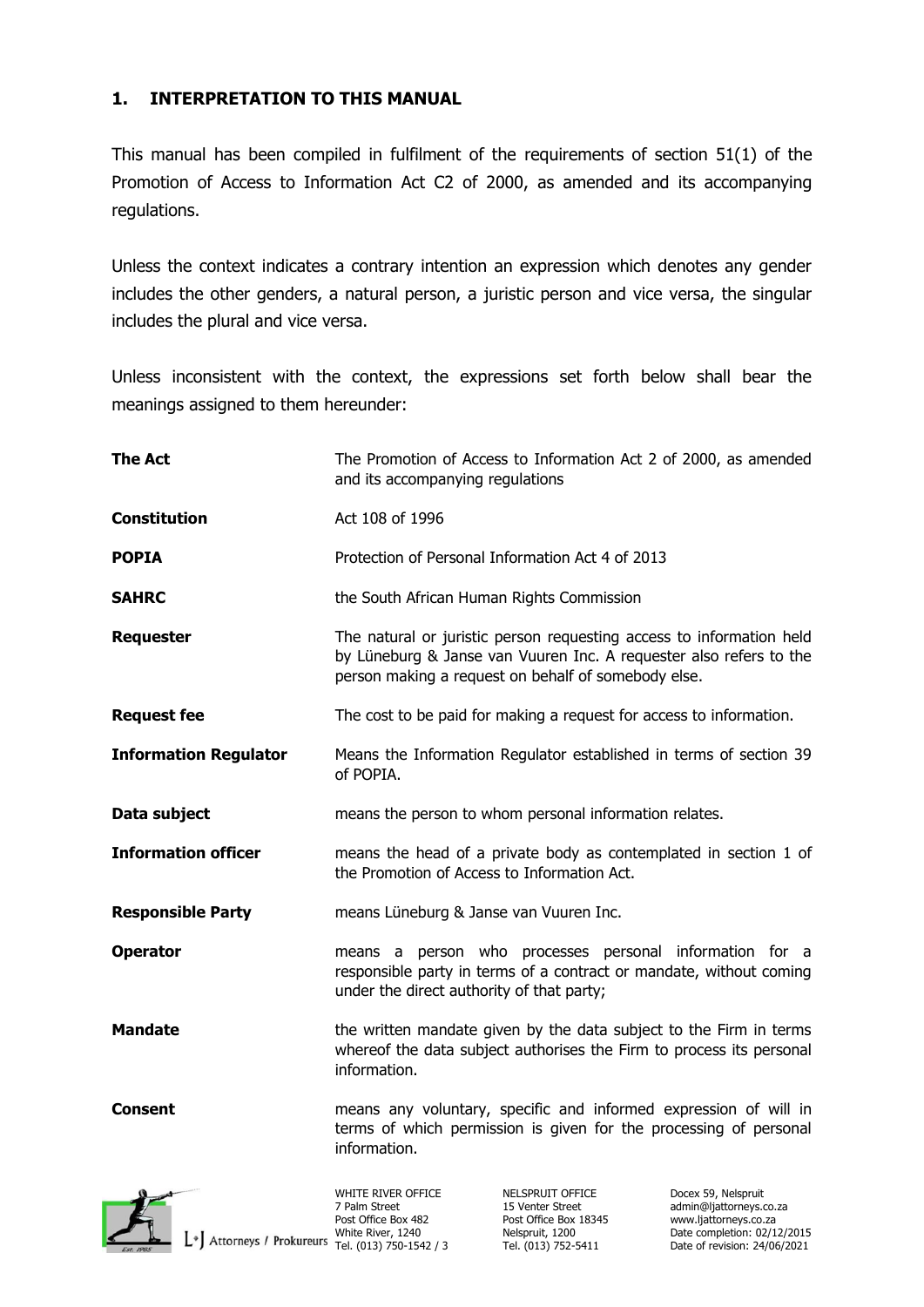| <b>Processing</b>           | means any operation or activity or any set of operations, whether or<br>not by automatic means, concerning personal information, including                                                                                                                                                                                                                           |  |
|-----------------------------|----------------------------------------------------------------------------------------------------------------------------------------------------------------------------------------------------------------------------------------------------------------------------------------------------------------------------------------------------------------------|--|
|                             | a) the collection, receipt, recording, organisation, collation, storage,<br>updating or modification, retrieval, alteration, consultation or<br>use;                                                                                                                                                                                                                 |  |
|                             | b) dissemination by means of transmission, distribution or making<br>available in any other form; or                                                                                                                                                                                                                                                                 |  |
|                             | merging, linking, as well as restriction, degradation, erasure or<br>C)<br>destruction of information;                                                                                                                                                                                                                                                               |  |
| <b>Personal Information</b> | means information relating to a person, including, but not limited to:<br>a) Information relating to the race, gender, sex, pregnancy, marital<br>status, national, ethnic, or social origin, colour, sexual<br>orientation, age, physical or mental health, well-being, disability,<br>religion, conscience, belief, culture, language, and birth of the<br>person. |  |
|                             | b) Information relating to the education or the medical, financial,<br>criminal or employment history of the person.<br>c) Any identifying number, symbol, e-mail address, physical<br>address, telephone number, location information,<br>online<br>identifier, or other assignment to the person.<br>d) The biometric information of the person.                   |  |
|                             | e) The individual opinions, views, or preferences of the person.<br>Correspondence sent by the person that is implicitly or explicitly<br>f)<br>of a private or confidential nature or further correspondence that<br>would reveal the contents of the original correspondence.<br>g) The views or opinions of another individual about the person,<br>and           |  |
|                             | The name of the person if it appears with other Personal<br>h)<br>Information relating to the person or if the disclosure of the<br>name itself would reveal information about the person.                                                                                                                                                                           |  |
| Record                      | means any recorded information, regardless of form or medium or<br>when it came into existence, in the possession of the Responsible<br>Party, whether it was created by the Responsible Party or not,<br>including any of the following-<br>a) Writing on any material;                                                                                             |  |
|                             | Information produced, recorded, or stored by means of any tape-<br>b)<br>recorder, computer equipment, whether hardware or software or<br>both, or other device, and any material subsequently derived<br>from information so produced, recorded, or stored;                                                                                                         |  |
|                             | Label, marking or other writing that identifies or describes<br>C)<br>anything of which it forms part, or to which it is attached by any<br>means;                                                                                                                                                                                                                   |  |
|                             | Book, map, plan, graph, or drawing;<br>d)<br>Photograph, film, negative, tape or other device in which one or<br>e)<br>more visual images are embodied to be capable, with or without<br>the aid of some other equipment, of being reproduced.                                                                                                                       |  |

#### **2. INTRODUCTION**



WHITE RIVER OFFICE<br>
7 Palm Street<br>
Post Office Box 482<br>
Post Office Box 18345 Post Office Box 482<br>
Palm Street<br>
Post Office Box 482<br>
Post Office Box 482<br>
Post Office Box 482<br>
Post Office Box 482<br>
Post Office Box 1834<br>
Post Office Box 1834<br>
Post Office Box 482<br>
Post Office Box 1834<br>
Post Office Box 1

7 Palm Street 15 Venter Street admin@ljattorneys.co.za White River, 1240 **Nelspruit, 1200** Date completion: 02/12/2015 Tel. (013) 750-1542 / 3 Tel. (013) 752-5411 Date of revision: 24/06/2021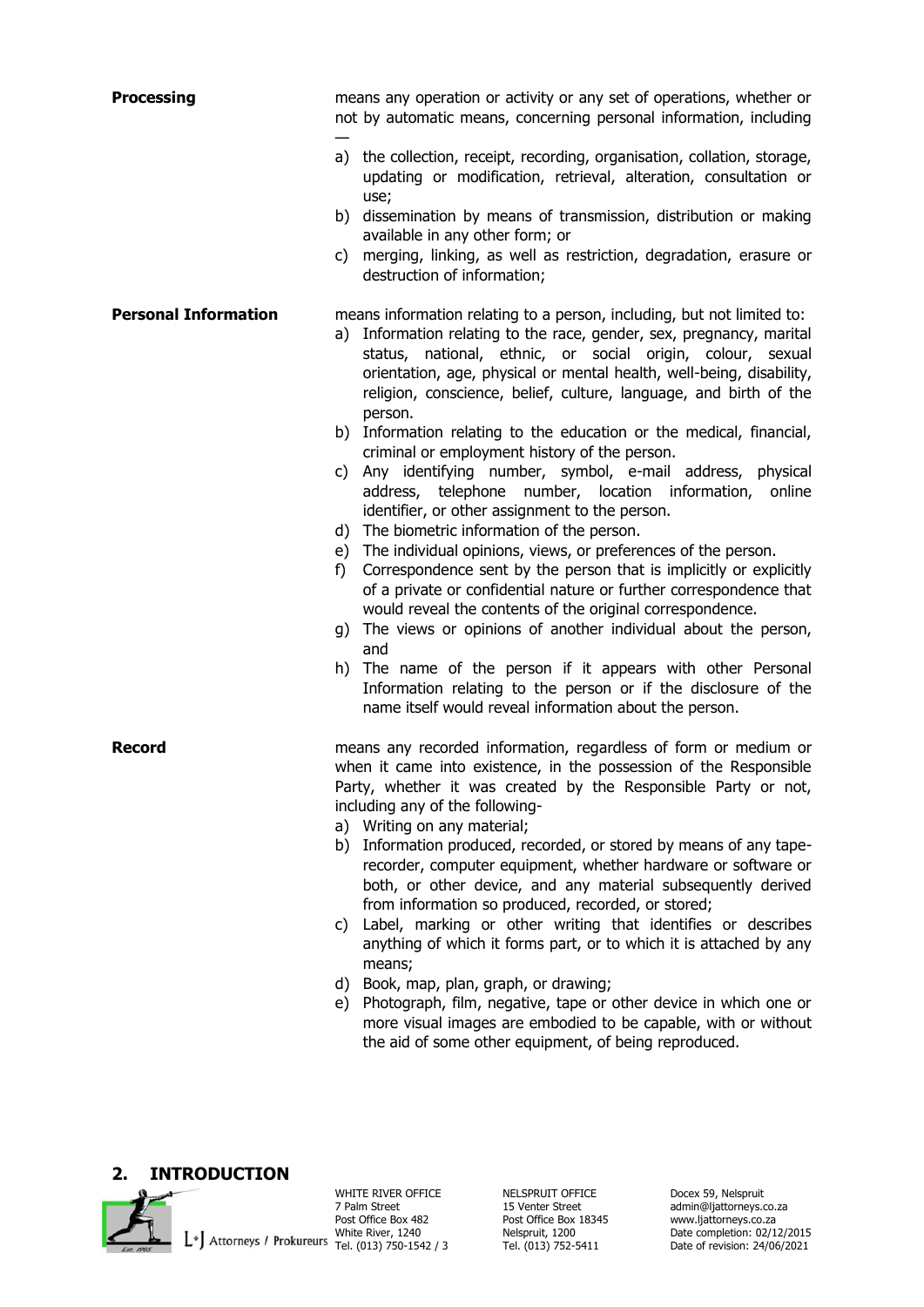Lüneburg & Janse van Vuuren Inc. ("hereinafter called the Firm") was formed in 1985 by Mr Piet Lüneburg and has developed into a well-established law firm in the Lowveld, with new generation entrepreneurs/practitioners positioned to take advantage of technology, benchmarking, skills-transfer, joint ventures and smart partnerships with local and international partners. The firm has offices in both Nelspruit and White River.

The Firm's strategy has strengthened and enhanced the Firm's range of services and created a powerful capacity to deliver efficient and effective legal services to cater for the increasing needs and demands of its clients.

All of its staff members are highly qualified and well trained individuals, who strive to bring professional and personalised services to its clients. The Firm has a dynamic team dedicated to quality legal services and high ethical standards and who are committed to regular and effective communication with their clients and rapid turn-around times, which ensures that the attorney-client relationship is one of trust and satisfaction.

| Directors:                                             | <b>LCR Janse van Vuuren</b>                                                                                | MJ Basson                                                                                               |                                                                                                                                        |
|--------------------------------------------------------|------------------------------------------------------------------------------------------------------------|---------------------------------------------------------------------------------------------------------|----------------------------------------------------------------------------------------------------------------------------------------|
|                                                        | NEJ van Rensburg                                                                                           | <b>AG Bell</b>                                                                                          |                                                                                                                                        |
| Office Manager:                                        | M. Janse van Vuuren                                                                                        |                                                                                                         |                                                                                                                                        |
| <b>Information Officer:</b>                            | LCR Janse van Vuuren                                                                                       |                                                                                                         |                                                                                                                                        |
| Deputy Information Officer: S. Schoeman and CM van Zyl |                                                                                                            |                                                                                                         |                                                                                                                                        |
| Docex:                                                 | 59, Nelspruit                                                                                              |                                                                                                         |                                                                                                                                        |
| E-mail:                                                | admin@ljattorneys.co.za                                                                                    |                                                                                                         |                                                                                                                                        |
| Website:                                               | www.ljattorneys.co.za                                                                                      |                                                                                                         |                                                                                                                                        |
| Physical address:                                      | <b>WHITE RIVER OFFICE</b>                                                                                  |                                                                                                         | NELSPRUIT OFFICE                                                                                                                       |
|                                                        | 7 Palm Street                                                                                              |                                                                                                         | 15 Venter Street                                                                                                                       |
|                                                        | <b>White River</b>                                                                                         |                                                                                                         | Nelspruit                                                                                                                              |
|                                                        | 1240                                                                                                       |                                                                                                         | 1200                                                                                                                                   |
| Postal address:                                        | Post Office Box 482                                                                                        |                                                                                                         | Post Office Box 18345                                                                                                                  |
| $\lfloor \cdot \rfloor$ Attorneys / Prokureurs         | WHITE RIVER OFFICE<br>7 Palm Street<br>Post Office Box 482<br>White River, 1240<br>Tel. (013) 750-1542 / 3 | NELSPRUIT OFFICE<br>15 Venter Street<br>Post Office Box 18345<br>Nelspruit, 1200<br>Tel. (013) 752-5411 | Docex 59, Nelspruit<br>admin@ljattorneys.co.za<br>www.ljattorneys.co.za<br>Date completion: 02/12/2015<br>Date of revision: 24/06/2021 |

#### **3. CONTACT PARTICULARS IN TERMS OF SECTION 51(1)(a) OF THE ACT**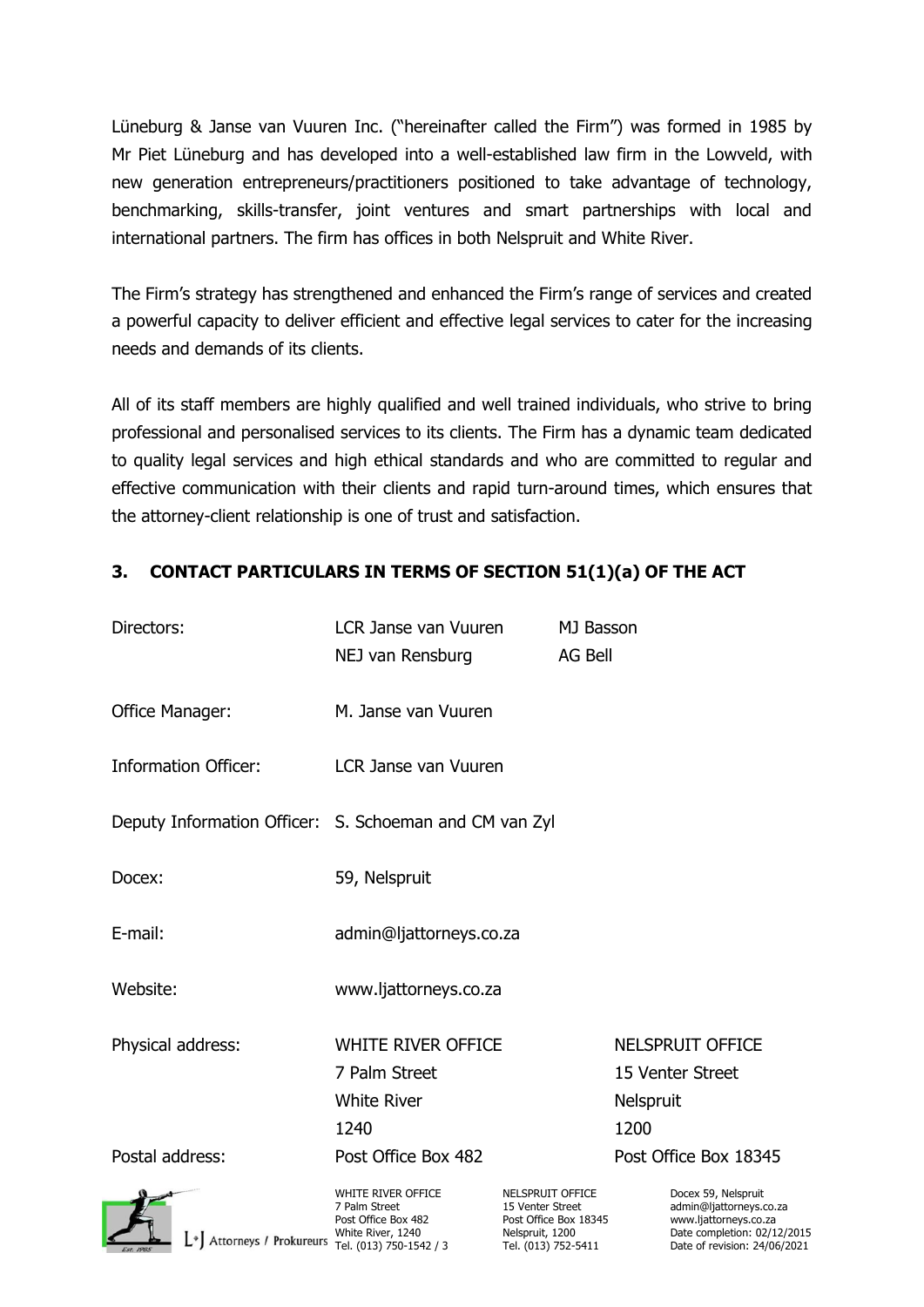White River, 1240 Nelspruit, 1200

Contact number: Tel. (013) 750-1542 / 3 Tel. (013) 752-5411

# **4. DESCRIPTION OF THE GUIDE IN TERMS OF SECTION 10 OF THE ACT AS REQUIRED IN TERMS OF SECTION 51(1)(b)(i) OF THE ACT**

The Act grants a requester access to records of a private body, if the record is required for the exercise or protection of any rights. If a public body lodges a request, the public body must be acting in the public interest. Requests in terms of the Act shall be made in accordance with the prescribed procedures, on the prescribed forms and at the rates provided and gazetted by the Minster from time to time.

Requesters are referred to the Guide in terms of Section 10 of the Act which has been compiled by the South African Human Rights Commission, which will contain information for the purposes of exercising Constitutional Rights. The Guide is available from the SAHRC. The contact details of the Commission are:

South African Human Rights Commission Private Bag X2700 **Houghton** 2041

| Telephone: | +27 (11) 877-3600 |
|------------|-------------------|
| Fax:       | +27 (11) 403-0625 |
| Email:     | PAIA@sahrc.org.za |
| Website:   | www.sahrc.org.za  |

The Information Regulator must update and make available aforementioned guide, in an easily comprehensible form and manner, as may reasonably be required by a person who wishes to exercise any right contemplated in this Act and POPIA. The contact details of the Information Regulator are:

Information Regulator of South Africa JD House **P.O Box 31533** 27 Stiemens Street Braamfontein Braamfontein Johannesburg Johannesburg, 2001 2017 Email: Complaints email: complaints.IR@justice.gov.za



WHITE RIVER OFFICE **NELSPRUIT OFFICE** Docex 59, Nelspruit Device 59, Nelspruit Politics 35, Nelspruit 2 Palm Street Post Office Box 482 Post Office Box 18345 www.ljattorneys.co.za<br>1/240 White River, 1240 Nelspruit, 1200 Date completion: 02/1.<br>1/9/9/250-1542 / 750-1542 / 7el. (013) 752-5411 Date of revision: 24/06

7 Palm Street 15 Venter Street admin@ljattorneys.co.za<br>
Post Office Box 18345 www.liattorneys.co.za Nelspruit, 1200 **Date completion: 02/12/2015**<br>Tel. (013) 752-5411 Date of revision: 24/06/2021 Date of revision: 24/06/2021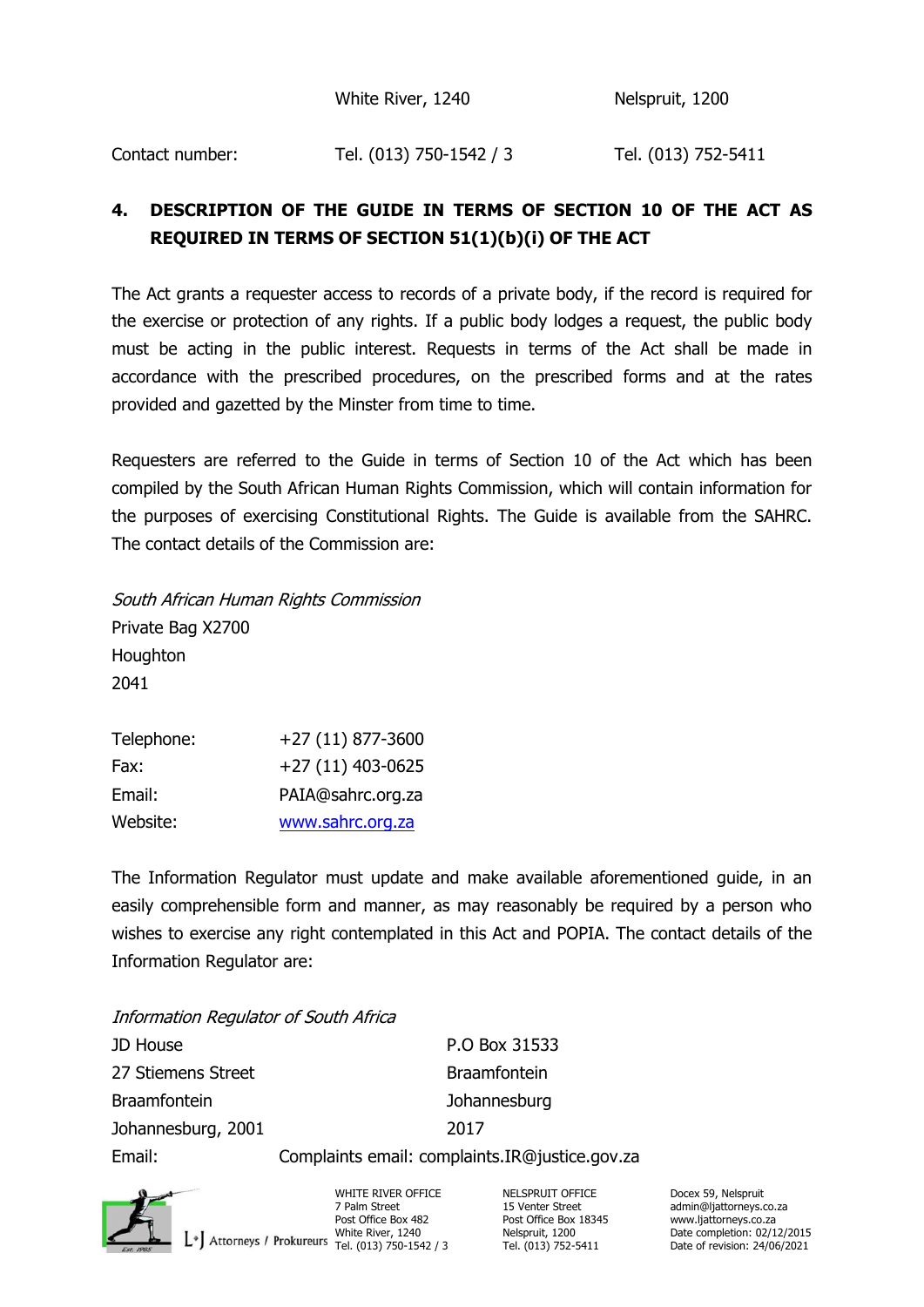General enquiries email: inforeg@justice.gov.za.

Website: https://www.justice.gov.za/inforeg/index.html

# **5. RECORDS HELD BY LÜNEBURG & JANSE VAN VUUREN INC.**

In terms of Section  $51(1)(b)(iii)$ , the Firm maintains such information and documents as may be required in accordance with, inter alia, the following legislation:

- 1. Administration of Estates Act 66 of 1965
- 2. Attorneys Act 53 of 1979
- 3. Basic Conditions of Employment Act 75 of 1997
- 4. Companies Act 61 of 1973
- 5. Companies Act 71 of 2008
- 6. Consumer Protection Act 68 of 2008
- 7. Employment Equity Act 55 of 1998
- 8. Financial Intelligence Centre Act 38 of 2001
- 9. Income Tax Act 58 of 1962
- 10. Insolvency Act 24 of 1936
- 11. Labour Relations Act 66 of 1995
- 12. Legal Practice Act 28 of 2014
- 13. National Credit Act 34 of 2005
- 14. Occupational Health and Safety Act 85 of 1993
- 15. Pension Funds Act 24 of 1956
- 16. Promotion of Access of Information Act 2 of 2000
- 17. Protection of Personal Information Act 4 of 2013
- 18. Skills Development Act 97 of 1998
- 19. Skills Development Levies Act 9 of 1999
- 20. Trust Property Control Act 57 of 1988
- 21. Unemployment Insurance Act 63 of 2001
- 22. Unemployment Insurance Contributions Act 4 of 2002
- 23. Value Added Tax Act 89 of 1991

The following is a list of the subjects on which the Firm holds records and the categories into which the stated subjects fall in terms of Section 51(1)(b)(iv):



WHITE RIVER OFFICE **NELSPRUIT OFFICE** Docex 59, Nelspruit Device in the NELSPRUIT OFFICE **Docex 59**, Nelspruit 7 Palm Street Post Office Box 482 Post Office Box 18345 www.ljattorneys.co.za<br>1/240 White River, 1240 Nelspruit, 1200 Date completion: 02/1<br>1/9/06 02/13 02/52-5411 Date of revision: 24/06

7 Palm Street 15 Venter Street admin@ljattorneys.co.za<br>
2 Post Office Box 482 Post Office Box 18345 www.liattorneys.co.za Nelspruit, 1200 **Date completion: 02/12/2015**<br>Tel. (013) 752-5411 Date of revision: 24/06/2021 Date of revision: 24/06/2021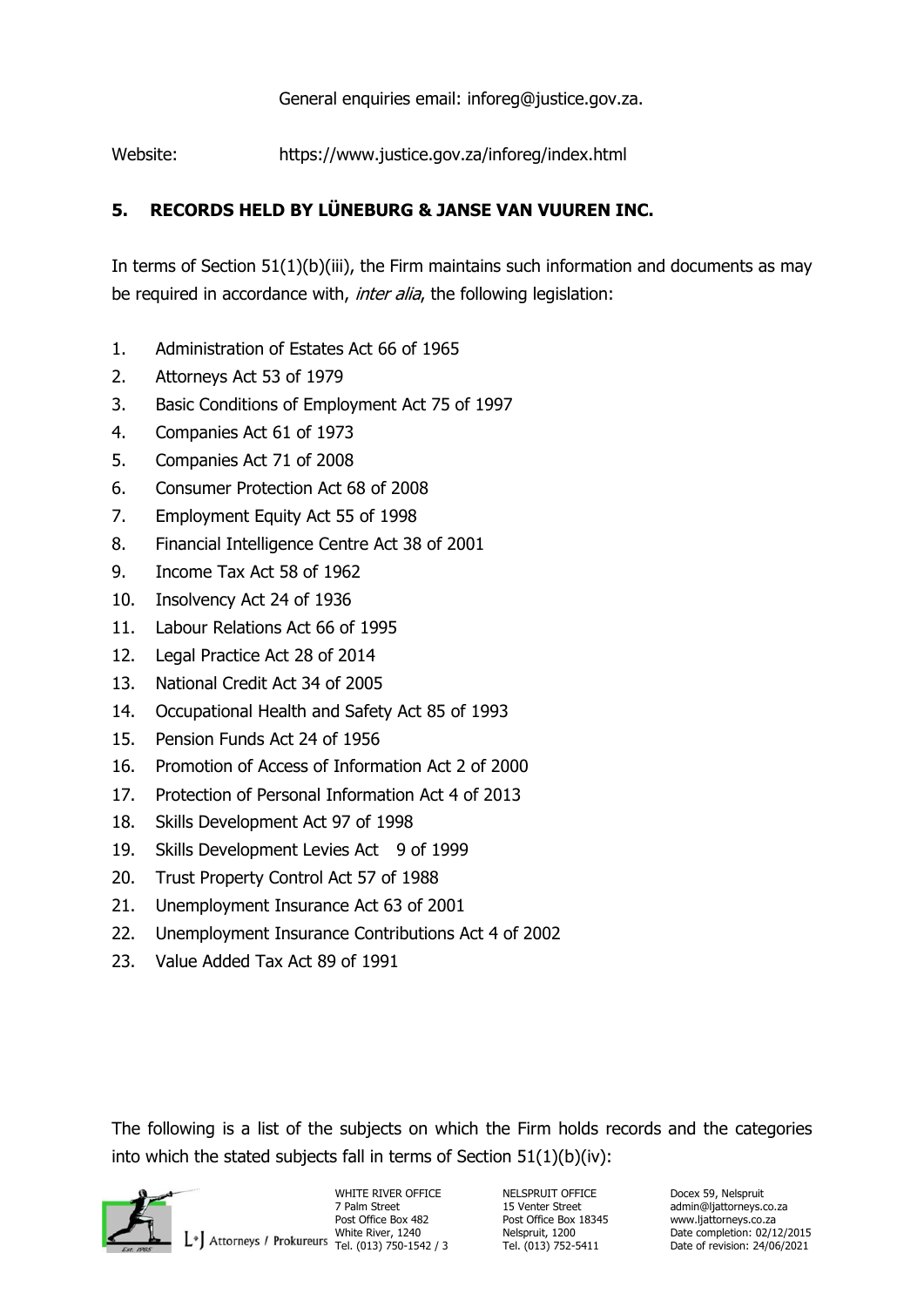| <b>DEPARTMENT</b>          | <b>DESCRIPTION OF RECORDS HELD</b>                                  |  |  |
|----------------------------|---------------------------------------------------------------------|--|--|
|                            | Documents pertaining to the Incorporation and Directors             |  |  |
|                            | Supplier lists, Agreements and details of suppliers                 |  |  |
| <b>ADMINISTRATION</b><br>& | Asset registers                                                     |  |  |
| <b>MANAGEMENT</b>          | Operational documents                                               |  |  |
|                            | Records relating to computer software used including software,      |  |  |
|                            | licence, support and maintenance agreements.                        |  |  |
|                            | <b>Financial Records and Tax Records</b>                            |  |  |
| <b>FINANCE</b>             | Insurance records                                                   |  |  |
|                            | Auditors' reports                                                   |  |  |
|                            | Banking records for business and trust accounts                     |  |  |
| <b>MARKETING</b>           | Firm and Attorney Profiles on the website and social media          |  |  |
|                            | accounts                                                            |  |  |
|                            | List of employees                                                   |  |  |
|                            | Personnel records including personal details, disciplinary records, |  |  |
|                            | performance and internal evaluation records                         |  |  |
| <b>HUMAN RESOURCES</b>     | Unemployment Insurance Fund contribution records                    |  |  |
|                            | Payroll records                                                     |  |  |
|                            | Internal policies and procedures                                    |  |  |
|                            | <b>Fidelity Fund certificates</b>                                   |  |  |
|                            | Opinions/Advice to clients                                          |  |  |
| <b>LEGAL SERVICES</b>      | Correspondence with clients                                         |  |  |
|                            | Records regarding legal matters                                     |  |  |
|                            | Correspondence with third parties and legal practitioners           |  |  |
|                            | Publications including books, journals, periodicals and circulars   |  |  |
| <b>LIBRARY</b>             | Government and Provincial Gazettes                                  |  |  |
|                            | Precedents of case law and legal documents                          |  |  |
|                            | Other legal resources                                               |  |  |

## **6. REQUESTS FOR ACCESS TO INFORMATION**

All requests for access to information may be requested in accordance with the procedure prescribed in terms of The Act. Copies of the prescribed forms to be completed for submitting a request are attached hereto in the list of Annexures. The completed request form must be sent to the physical/postal address or e-mail address provided in this manual and marked for the attention of the Information Officer.

Please provide sufficient details to enable the Firm to identify:



WHITE RIVER OFFICE **NELSPRUIT OFFICE** Docex 59, Nelspruit 7 Palm Street 2 15 Venter Street 2 admin@ljattorneys.c 7 Palm Street 15 Venter Street admin@ljattorneys.co.za<br>
Post Office Box 18345 www.ljattorneys.co.za Post Office Box 482 Post Office Box 18345<br>
White River, 1240 Nelspruit, 1200<br>
Post Office Box 18345 white River, 1240<br>
Post Office Box 18345<br>
Post Office Box 18345<br>
Post Office Box 18345

Nelspruit, 1200 **Date completion: 02/12/2015**<br>Tel. (013) 752-5411 Date of revision: 24/06/2021 Date of revision: 24/06/2021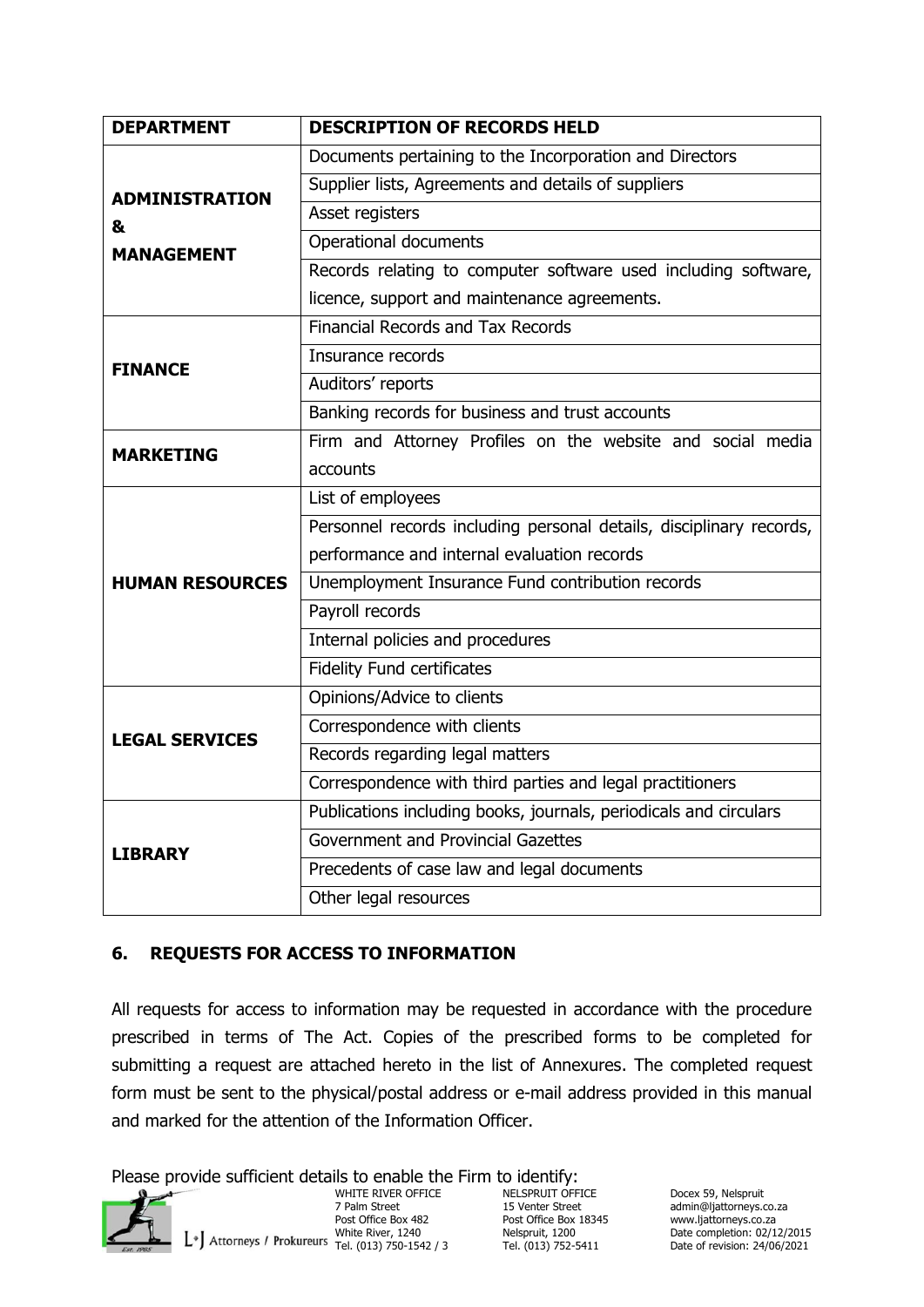- a) The record(s) requested;
- b) The identity of the requester (If the requester is represented by an agent, sufficient proof showing authority to represent the requester and the identity of the agent);
- c) The form of access required;
- d) The physical/postal address or e-mail address of the requester in the Republic;
- e) If the requester wishes to be informed of the decision in any manner (in addition to written) the manner and particulars thereof;
- f) The right which the requester is seeking to exercise or protect with an explanation of the reason the record is required to exercise or protect the right.

# **7. PRESCRIBED FEES**

The request fee payable by a requester, other than a personal requester, referred to in Section 54(1) of the Act is currently R50.00.

The fees for reproduction of a record as referred to in section 52(3) and "access fees" payable by a requester referred to in Section 54(7), unless exempted under Section 54(8) of the Act, are as follows -

|                | <b>Reproduction</b>                                                                                             | Fee (Rand)          |
|----------------|-----------------------------------------------------------------------------------------------------------------|---------------------|
| 1              | Photocopy of an A4-size page or part thereof                                                                    | R1.10/page          |
| $\overline{2}$ | Printed copy of an A4-size page or part thereof held on a computer or<br>in electronic or machine readable form | R0.75 / page        |
|                | A copy of, in a computer readable form on-                                                                      |                     |
| 3              | Stiffy disc                                                                                                     | R7.50               |
|                | Compact disc                                                                                                    | R70.00              |
| 4              | Transcription of visual images on an A4-size page or part thereof                                               | R40.00 / page       |
| 5              | Copy of visual images                                                                                           | R60.00              |
| 6              | Transcription of an audio record on an A4-size page or part thereof                                             | R <sub>20</sub> ,00 |
|                | Copy of an audio record                                                                                         | R30.00              |

If the search for record of a request for access by a requester has been made and the preparation of the record for disclosure would, in the opinion of the Information Officer, require more than the hours prescribed for this purpose for requesters, the Information Officer must by notice require the requester to pay as a deposit the prescribed portion



WHITE RIVER OFFICE **NELSPRUIT OFFICE** Docex 59, Nelspruit Device 59, Nelspruit 2 Palm Street 2 15 Venter Street Post Office Box 482 Post Office Box 1<br>Post Office Box 18345 white River, 1240<br>Pel. (013) 752-545 Tel. (013) 750-1542 / 3

15 Venter Street admin@ljattorneys.co.za<br>15 Post Office Box 18345 www.ljattorneys.co.za Nelspruit, 1200 **Date completion: 02/12/2015**<br>Tel. (013) 752-5411 Date of revision: 24/06/2021 Date of revision: 24/06/2021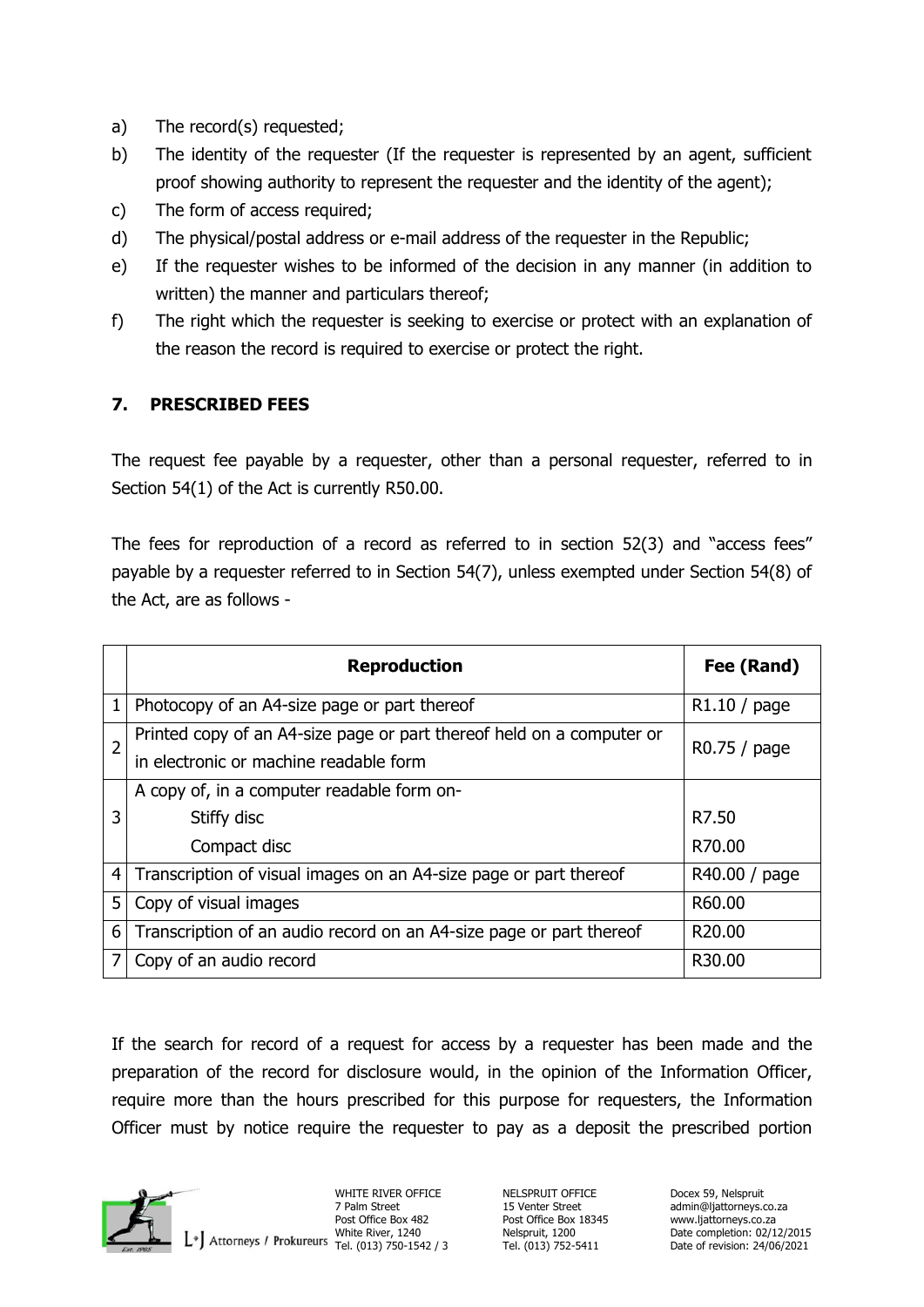(being not more than one third) of the access fee which would be payable if the request is granted.

# **8. POPIA IN TERMS OF SECTION 51(1)(c) OF THE ACT**

# **i. The purpose of processing of Personal Information**

The Firm is committed to process all personal information obtained in accordance to the eight lawful conditions mentioned in POPIA. The Firm will not use the Personal Information for any other purpose, save for the purpose to complete said instruction or mandate and will only disclose, transfer and/or hand over the personal information to those authorised persons(s) to enable the business to complete its mandate.

The Firm will not retain the data subject's Personal Information for longer than is necessary to achieve the purpose for which it was collected, unless required to do so by any act, regulation or bylaw or by an order from a judicial or regulating body such as a court or tribunal.

The Firm processes personal information for various reasons, including but not limited to the following:

- 1. To maintain client records;
- 2. General administration;
- 3. Financial and tax purposes;
- 4. Legal or contractual purposes;
- 5. To improve the quality of our services to clients;
- 6. To help detect and prevent fraud and money laundering under FICA;
- 7. To help recover debts;
- 8. Engaging with the public;
- 9. To provide services to clients;
- 10. To comply with legal or regulatory obligations;
- 11. If a data subject has provided their consent; or
- 12. If the processing is allowed by law.

As prescribed in section 26 of POPIA, the Firm will not process personal information concerning –



WHITE RIVER OFFICE NELSPRUIT OFFICE Docex 59, Nelspruit

7 Palm Street 15 Venter Street admin@ljattorneys.co.za<br>
15 Venter Street 18345 www.ljattorneys.co.za Nelspruit, 1200 **Date completion: 02/12/2015**<br>Tel. (013) 752-5411 Date of revision: 24/06/2021 Date of revision: 24/06/2021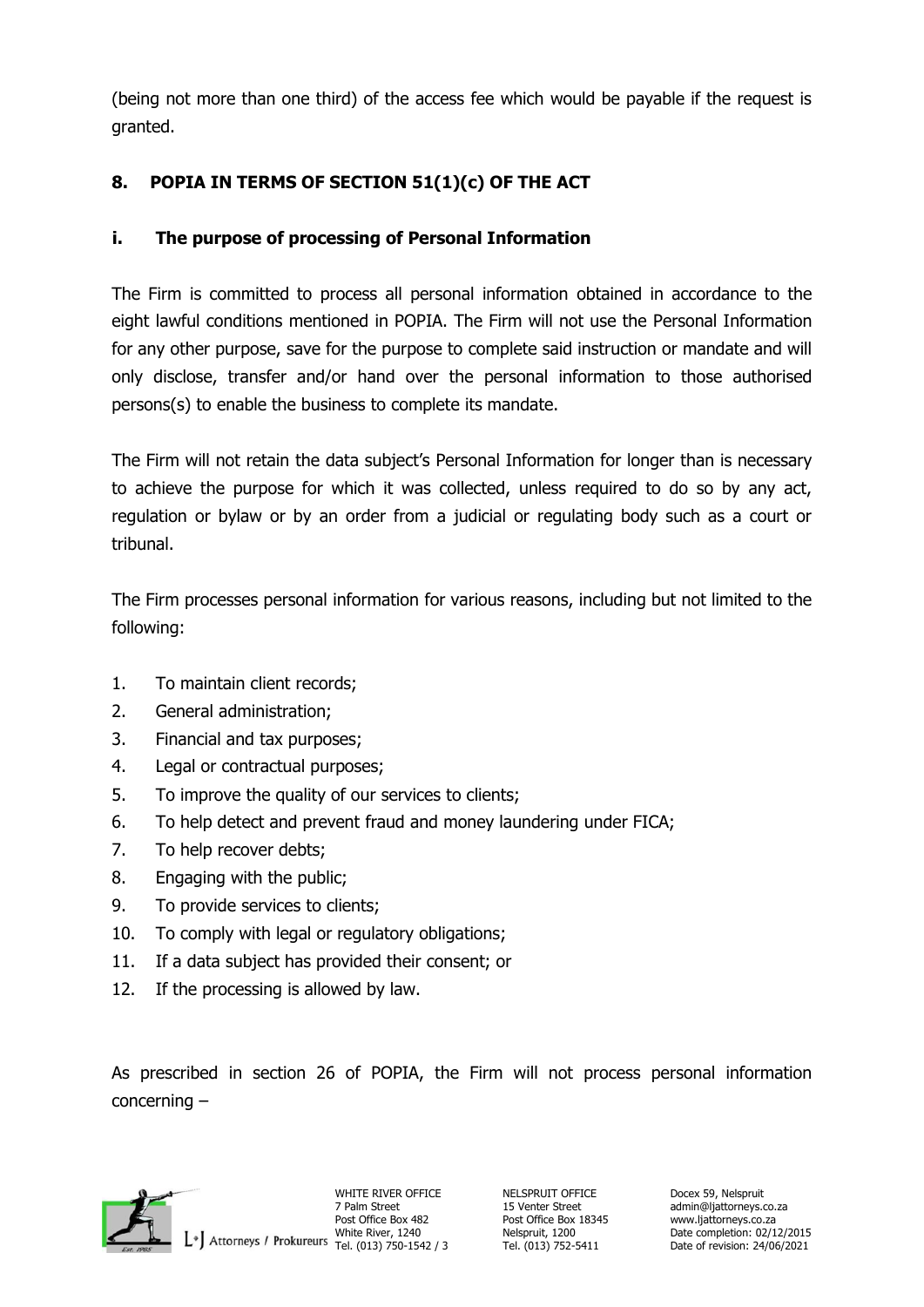- a) the religious or philosophical beliefs, race or ethnic origin, trade union membership, political persuasion, health or sex life or biometric information of a data subject; or
- b) the criminal behaviour of a data subject.

As prescribed in Section 35 the Firm will only process personal information of children, if a competent person who is legally competent to consent to any action or decision being taken in respect of any matter concerning a child –

- a) carried out with the prior consent of a competent person; and
- b) is necessary for the establishment, exercise or defence of a right or obligation in law.

#### **ii. Data subject categories and Personal Information processed**

The Firm collects Personal Information in various instances, including but not limited to:

- 1. Collecting information from a data subject directly;
- 2. Collecting information from third parties (such as regulators, government authorities and registries, or attorneys representing our clients' counterparties);
- 3. Collecting information as a result of interaction on our social media and the Firm's website

This information includes, but is not limited to, the person's name, contact details and information regarding the matter with which they need assistance.

#### **iii. Recipients with whom Personal Information is shared**

In processing Personal Information, the Firm may share it within the group of companies or with other third parties. These include but are not limited to:

- 1. Statutory authorities;
- 2. Law enforcement agencies;
- 3. Tax authorities;
- 4. Medical schemes;
- 5. Employee pension and provident funds;
- 6. Contractors, vendors, or suppliers;
- 7. Payment processors
- 8. Email management and distribution tools
- 9. Data storage providers



WHITE RIVER OFFICE NELSPRUIT OFFICE Docex 59, Nelspruit Post Office Box 482 Post Office Box 482 Post Office Box 18345 www.ljattorneys.co.za<br>White River, 1240 Nelspruit, 1200 Date completion: 02/11<br>Date of revision: 24/06 Post of Tel. (013) 750-1542 / 3 Tel. (013) 752-5411 Date

7 Palm Street 15 Venter Street admin@ljattorneys.co.za<br>
2 Post Office Box 482 Post Office Box 18345 www.ljattorneys.co.za Nelspruit, 1200 **Date completion: 02/12/2015**<br>Tel. (013) 752-5411 Date of revision: 24/06/2021 Date of revision: 24/06/2021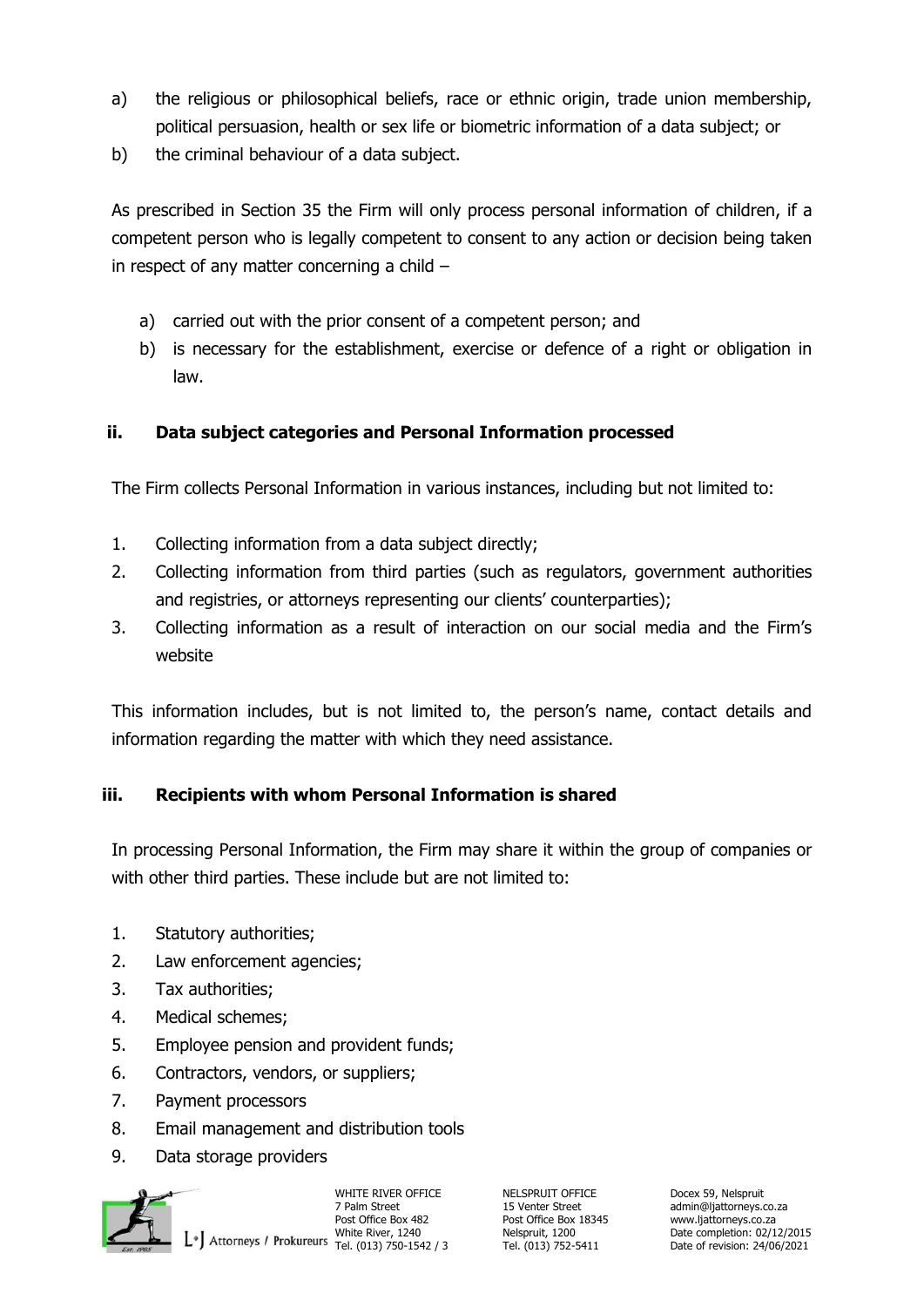- 10. Server hosts
- 11. Group companies
- 12. Agents
- 13. Service providers

#### **iv. Trans-border flows of personal information**

Personal Information collected by the Firm may be transferred to persons in other countries. Those countries' laws might not protect personal information in the same way or on the same level as prescribed by POPIA. The Firm will take reasonable steps to ensure that recipients in other countries have appropriate privacy measures in place.

# **v. Security measures to be implemented by the responsible party to ensure the confidentiality, integrity and availability of the information which is to be processed.**

The Firm has identified its security risks and have taken all reasonable steps to protect and avoid unauthorised access to Personal Information. The Firm has implemented various procedures and software to safeguard Personal Information and routinely reviews its operations in order to ensure that Personal Information is adequately protected.

In order to give effect to the safeguarding of Personal Information, has the Firm put the following measures in place :

- 1. Managing the security of its filing system to ensure that personal information is adequately protected by limiting access to any records and by locking archived files in dedicated areas for safe keeping.
- 2. To ensure that operators who process Personal Information on behalf of the Firm apply adequate safeguards as outlined above, by entering into written Service Agreements with the operators to pledge their commitment of the lawful processing of Personal information as required by POPIA.
- 3. All employees will be required to sign a Confidentiality Undertaking in terms POPIA.
- 4. The Firm will ensure that where Personal Information is stored on removable storage medias such as external drives, CDs or DVDs, that these are kept locked away securely when not being used.



WHITE RIVER OFFICE NELSPRUIT OFFICE Docex 59, Nelspruit Post Office Box 482 Post Office Box 18345 www.ljattorneys.co.za<br>1/240 White River, 1240 Nelspruit, 1200 Date completion: 02/1<br>1/9/06 02/13 02/52-5411 Date of revision: 24/06

7 Palm Street 15 Venter Street admin@ljattorneys.co.za<br>
15 Venter Street 18345 www.ljattorneys.co.za Nelspruit, 1200 **Date completion: 02/12/2015**<br>Tel. (013) 752-5411 Date of revision: 24/06/2021 Date of revision: 24/06/2021